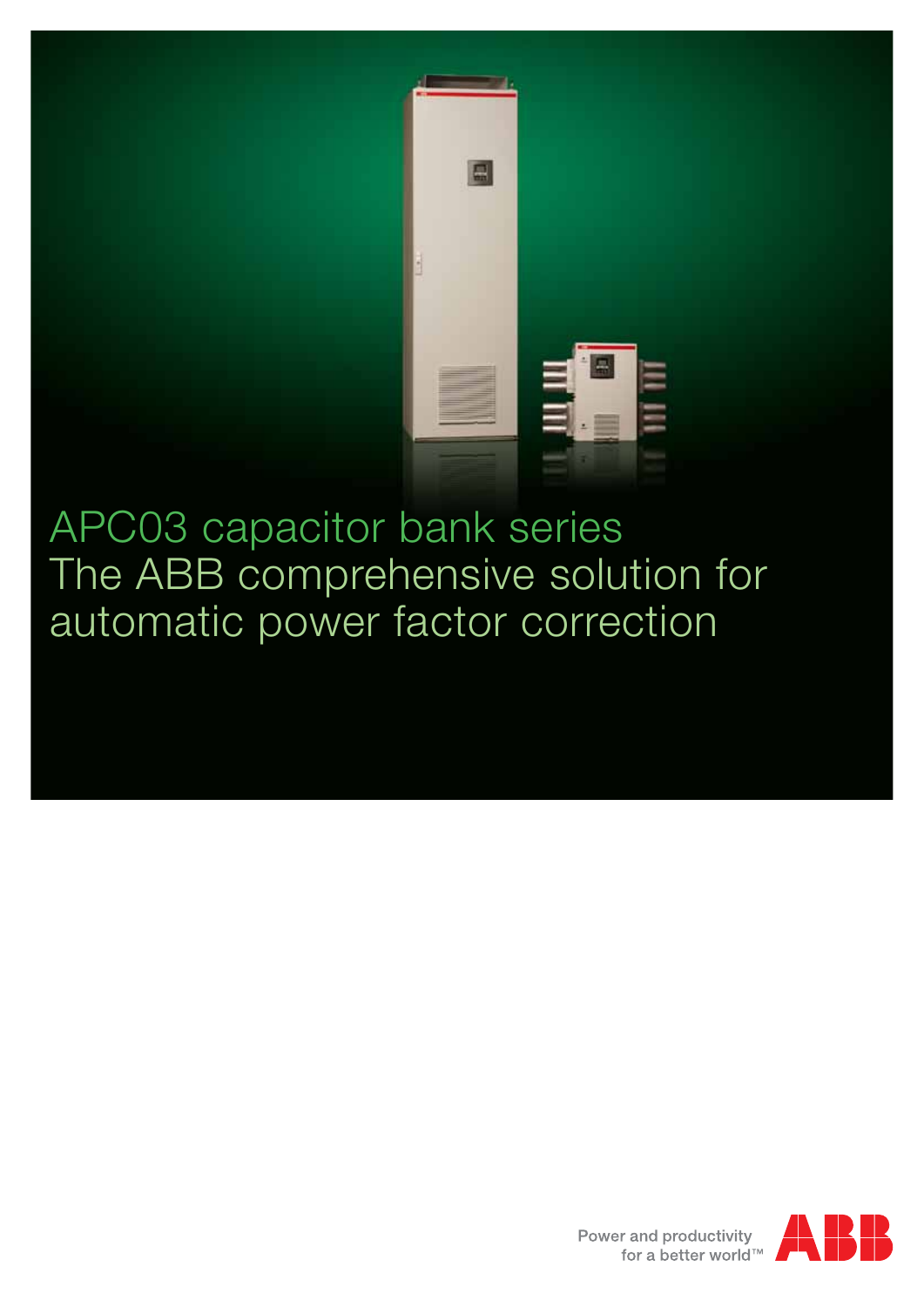APC03 series provides the ideal power factor correction solution for industrial and commercial applications.



2 APC03 brochure | The ideal power factor correction solution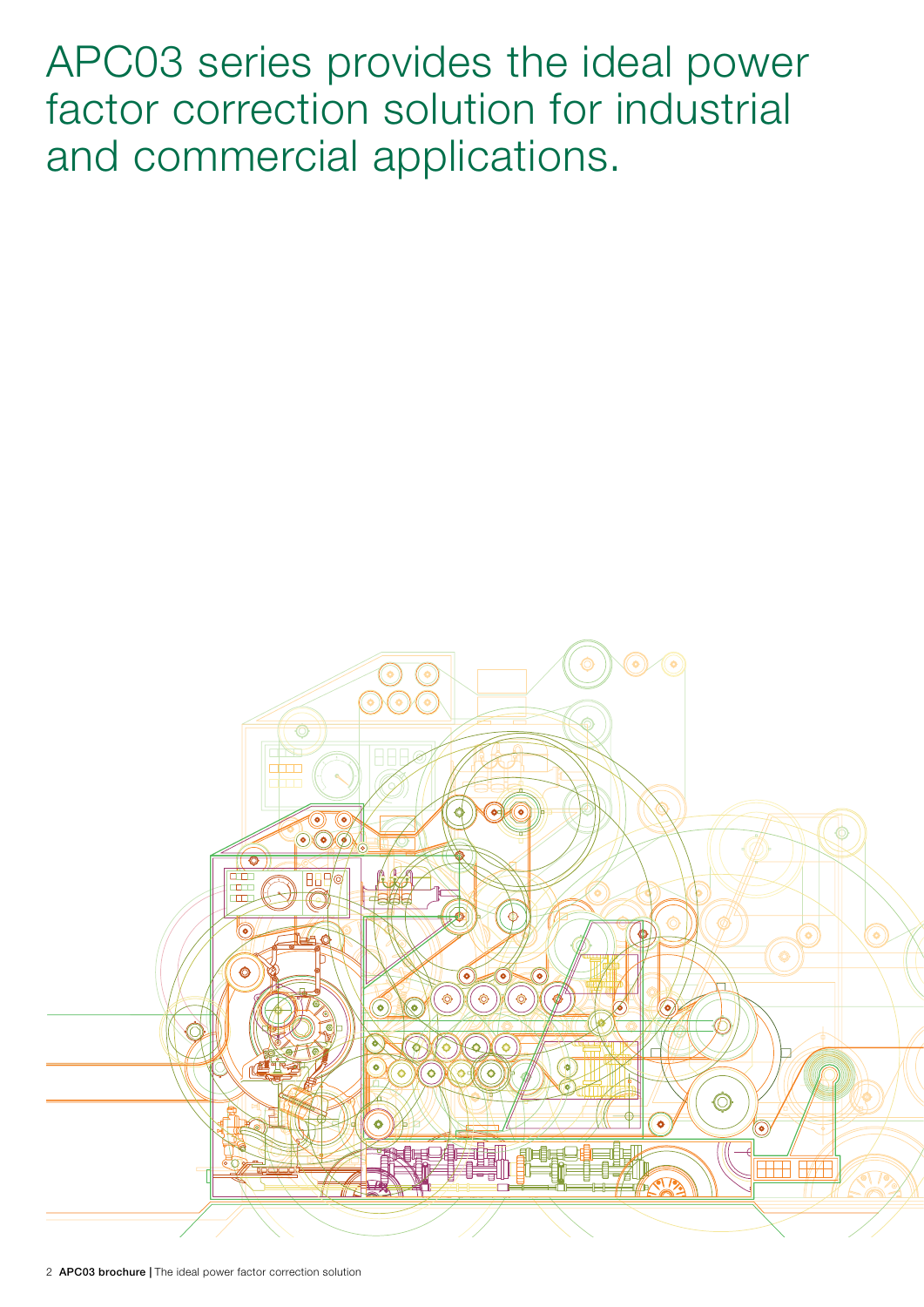ABB APC03 series is a powerful and compact range of automatic capacitor banks that provide the ideal power factor correction solution for industrial and commercial applications.

APC03 series is easy to install, operate and service while ensuring exceptional reliability, efficiency and safety.

The key feature of APC03 series is the CLMD03 power module, the latest evolution of CLMD capacitor.

APC03 series improves the power factor in a wide variety of applications including:

- Buildings
- Mining
- Steel industry
- Chemical
- Pulp and paper
- • Cement
- Plastics
- Printing
- Food industry





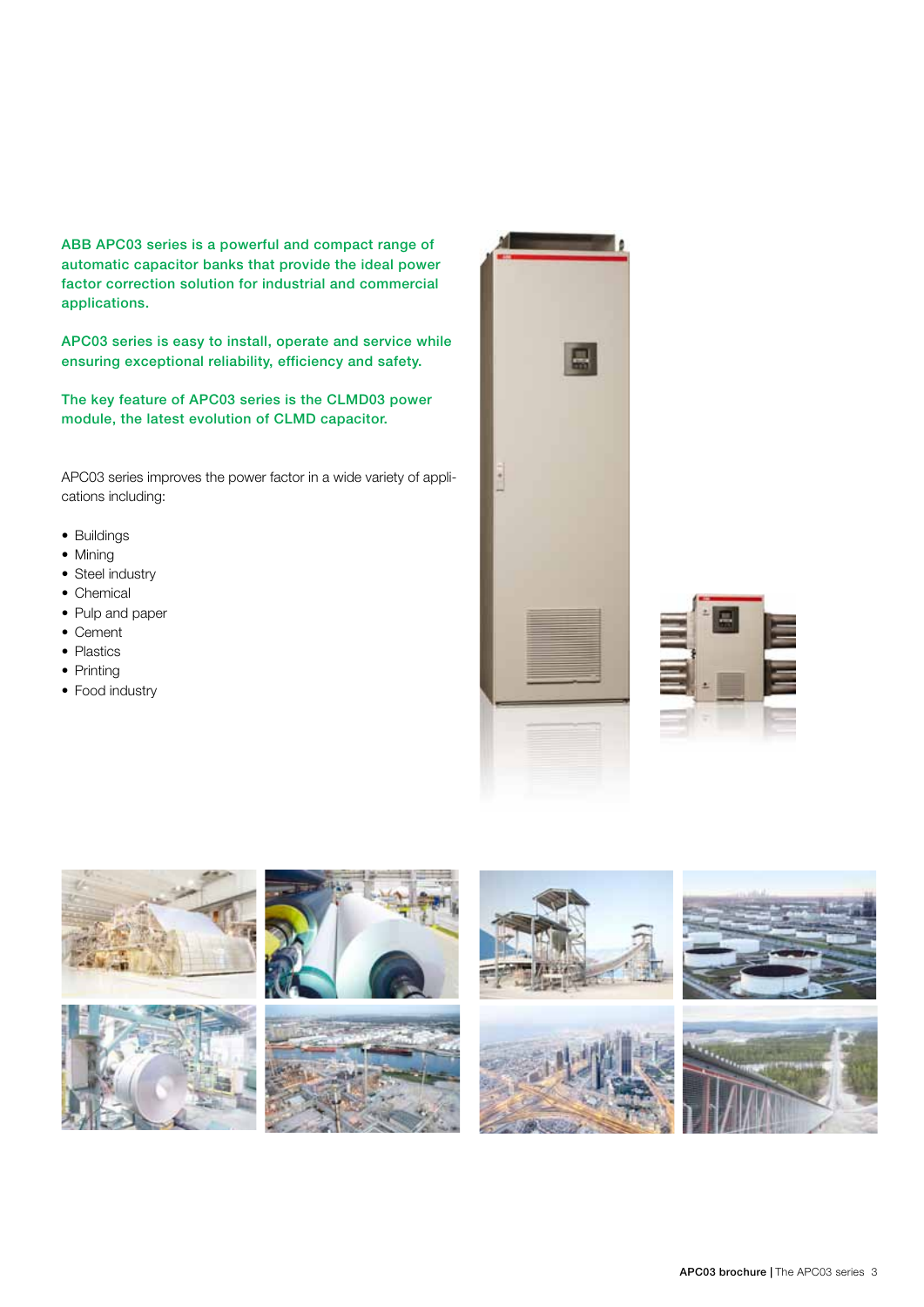### Powerful and compact

With up to 600 kvar in one single cubicle, APC03 series delivers maximum reactive power within minimum footprint.

APC03 series is available in two executions: wall-mounted (APCL03) and free floor standing cubicles (APCM03 and APCR03).



APCR03 cubicle

APCL03 enclosure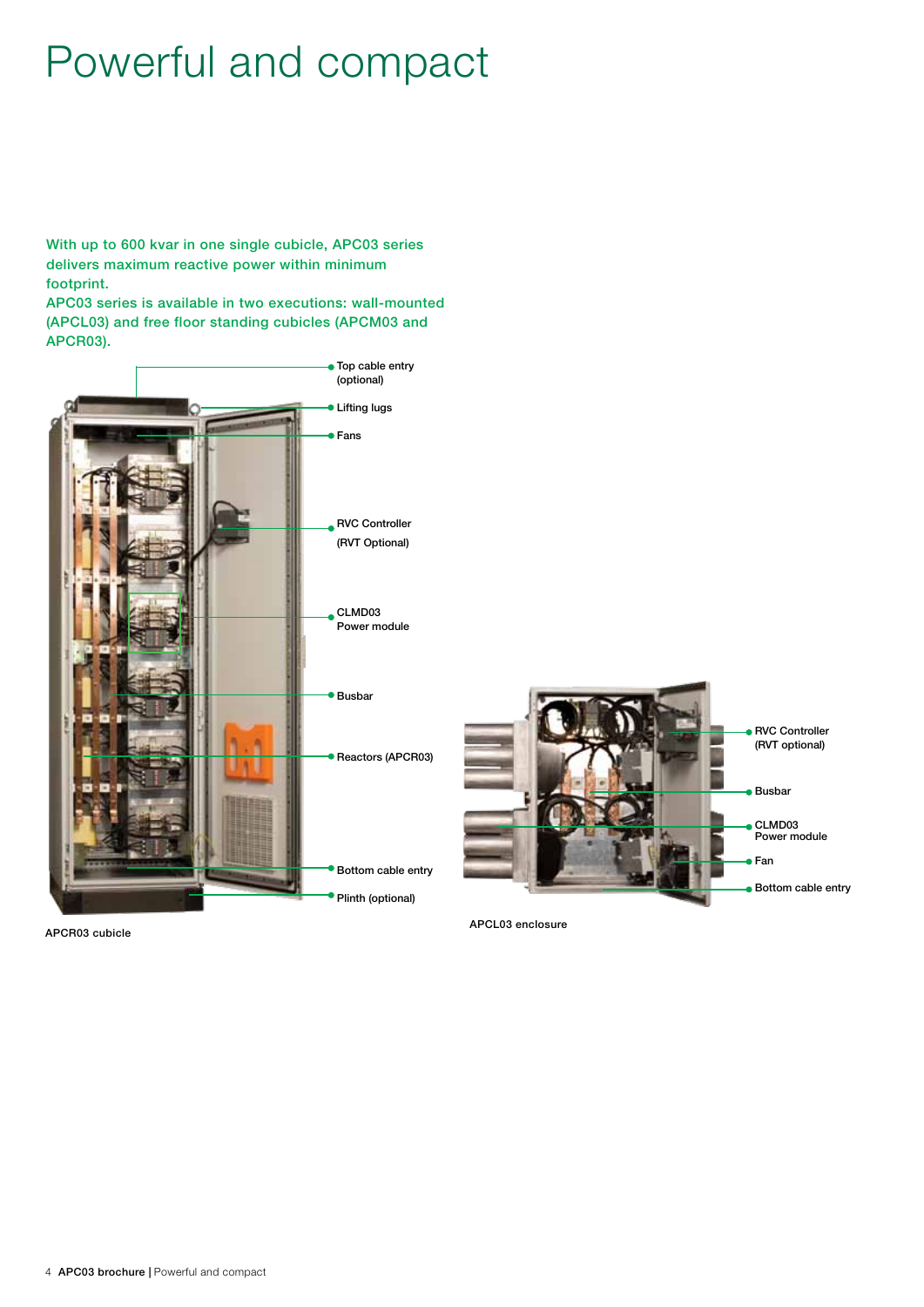### Reliable and safe

#### Exceptional reliability and safety

Reliability and safety are key issues for capacitors. With CLMD capacitor, ABB provides the most reliable, durable and fail-safe dry capacitors on the market. It is the result of a state-of-the-art and unique protection technology.

#### CLMD03 Power Module and CLMD technology

CLMD03 power module is the latest evolution of CLMD capacitor. CLMD03 power module is all-in-one pre-wired power module, which includes capacitor – CLMD03 type, contactor, fuses and discharge resistors. CLMD03 power module provides all advantages of CLMD dry capacitor technology in a compact case, delivering high performance within a small footprint.

CLMD03 power module offers a number of exceptional properties such as: high voltage withstand capability, excellent peak current handling capacity, high capacitance stability, long life even under high electrical stress, very low losses and exceptional reliability and safety.

#### Total service approach

ABB offers a total service approach that goes well beyond supplying equipments. ABB is able to support customers through every step of their project, from identification of the needs till installation and commissioning of the equipment. ABB also offers a comprehensive equipment maintenance and repair service everywhere in the world.



Resine encapsulation for perfect insulation

In-house metallised polypropylene film for superior robustness

Secondary foil for unique thermal protection

Internal fuse for fast and safe electrical disconnection

Plastic case



CLMD03 Power Module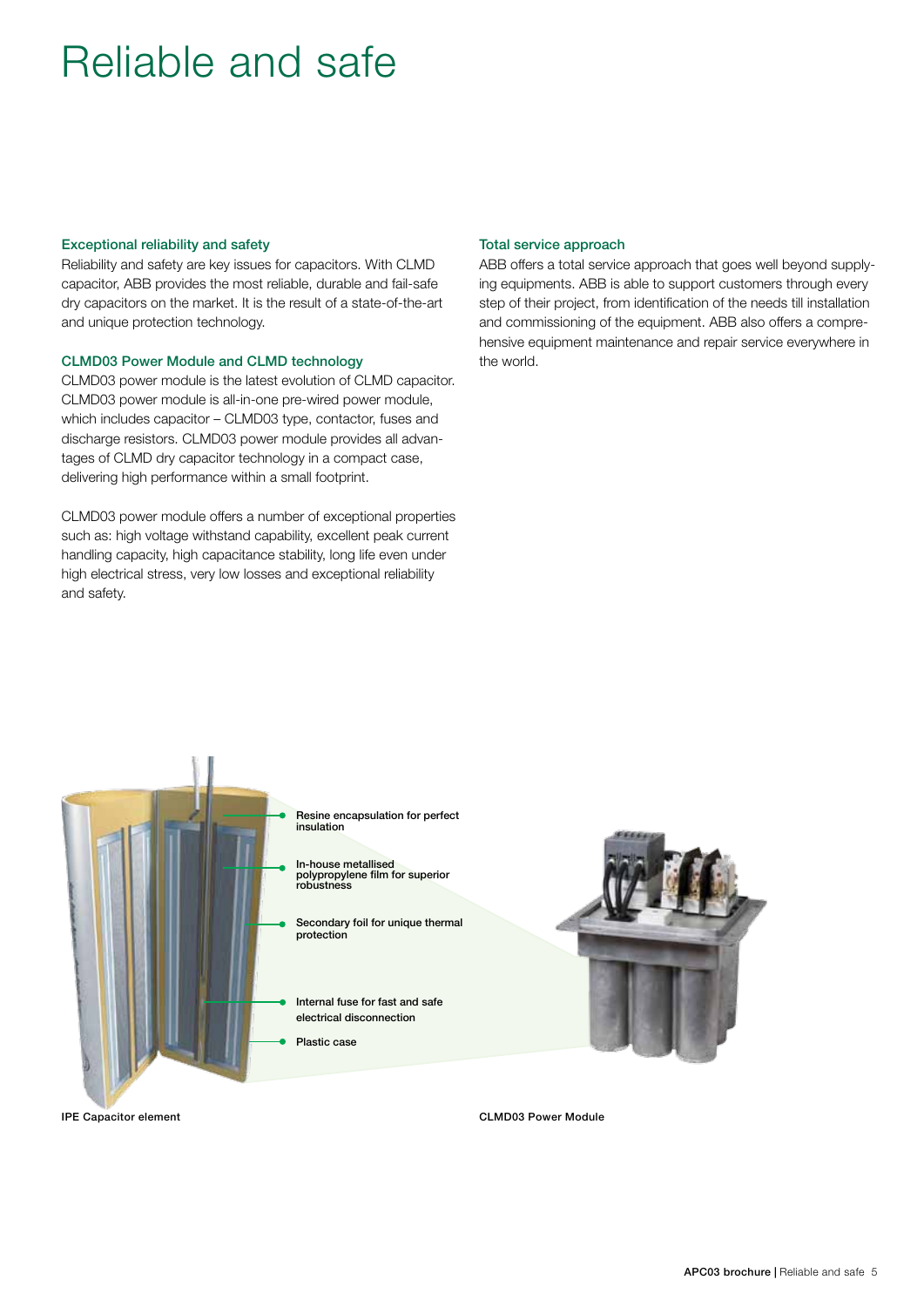## Easy to use

#### RVC Controller

APC03 series is simple and easy to operate thanks to the automatic functions provided by the RVC controller:

- User-friendly interface
- Easy commissioning
- Complete automatic set-up
- $\bullet$  Display of: Cos  $\varphi$  , V, I, THDV, THDI
- Multiple built-in protections
- Not affected by harmonics
- Designed for hot environements (+60°C)
- Hardware and software switches



#### RVT Controller

For enhanced functionnality, ABB proposes its advanced RVT controller:

- Three-phase measurement and control
- Communication interfaces: Ethernet, USB2 and RS-485 Modbus adapter Full graphics display, touchscreen with backlighting
- Multi-language
- Programmable protection thresholds





RS-485 Modbus adapter attached to the RVT controller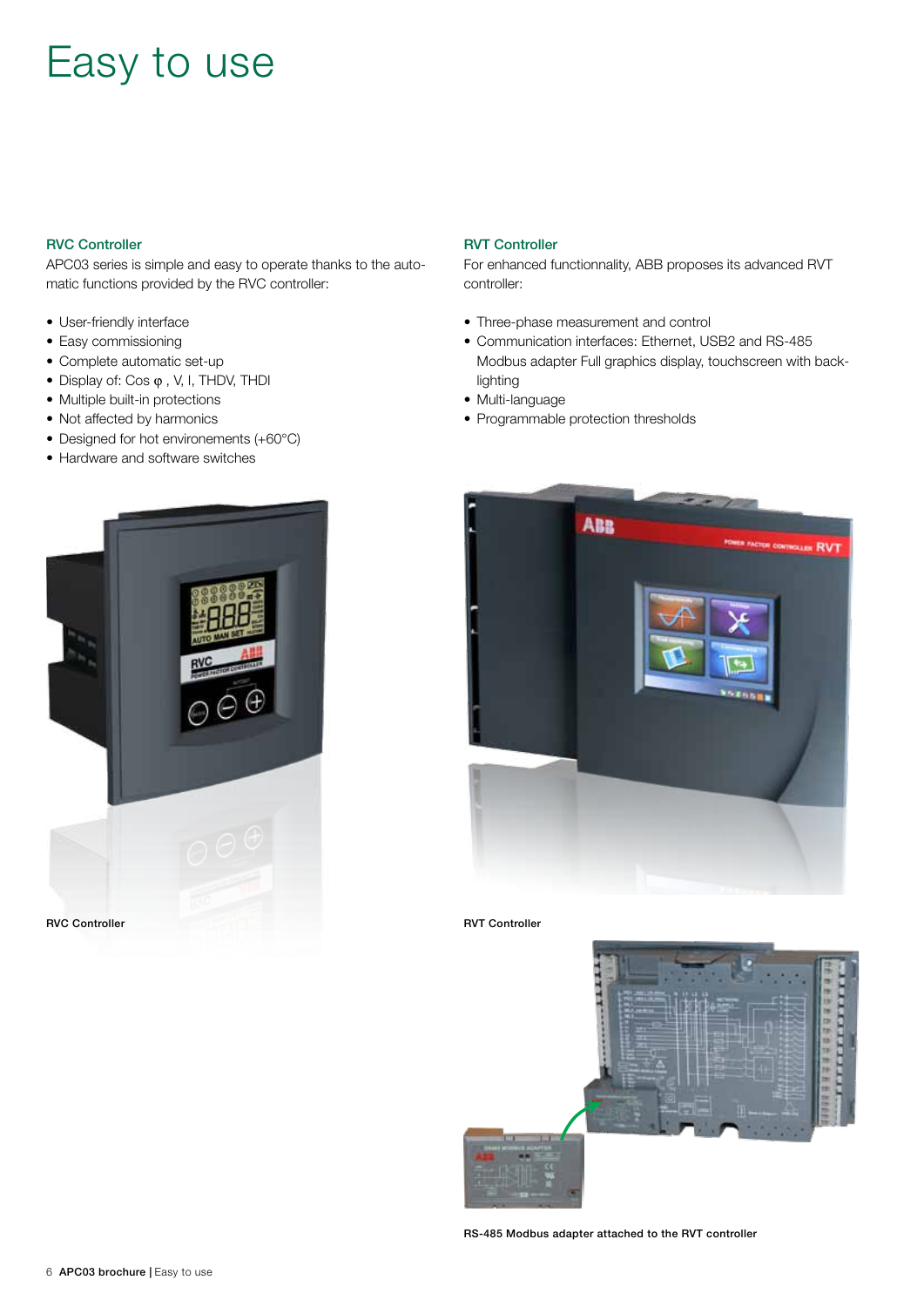## ABB expertise

#### Detuned installation

The presence of harmonics might seriously overstress the capacitors, resulting in technical issues or premature ageing.

In such case, a proven answer is to protect the capacitors with reactors.



ABB Reactor, specific design

#### Network study

ABB Power Quality specialists can perform a detailed harmonic study in order to propose you dedicated and safe solutions to your installation.



#### Harmonic analysis

#### Wiring diagram

- C1...C12 capacitor steps
- FMAIN main fuses or protective devices (not provided)
- FAUX auxiliary fuses
- F1...F12 capacitor step fuses
- K1...K12 contactors
- RVC Power Factor controller
- T1 power transformer
- TAUX auxiliary transformer (optional)
- CT current transformer (not provided)
- $\bullet \quad \vee$  fan(s)
- R1...R12 reactors (APCR03 only)
- AUX auxiliary power supply

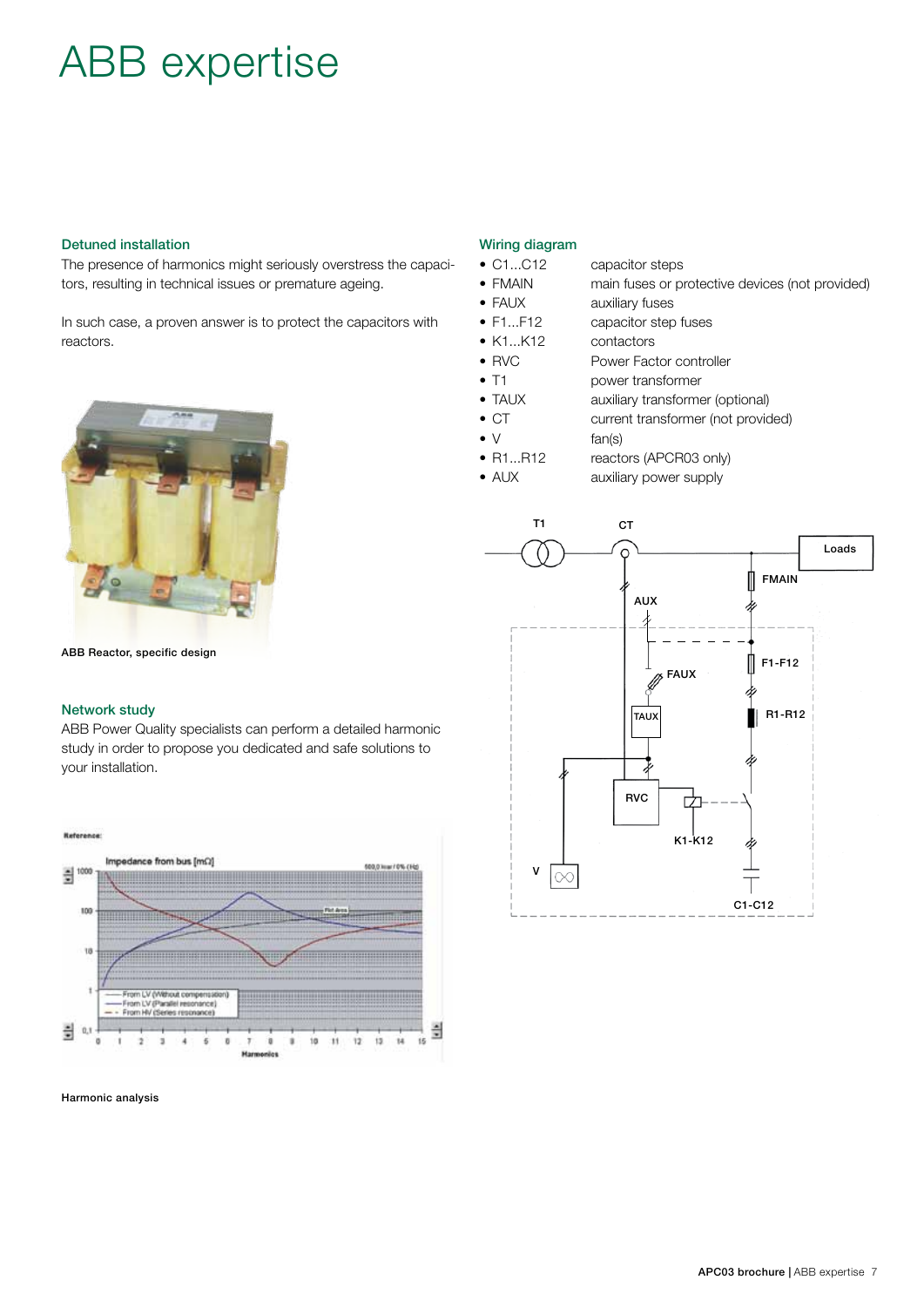# APL03 and APCM03 range

#### Standard range

400V and 415V 50Hz - Clean network

| <b>Type</b>       | Power (kvar) | Regulation (x*kvar) |  |
|-------------------|--------------|---------------------|--|
| APCL03            | 50           | $2*25$              |  |
| APCL03            | 75           | $3*25$              |  |
| APCL03            | 100          | $4*25$              |  |
| APCL03            | 125          | $5*25$              |  |
| APCL03            | 150          | $6*25$              |  |
| APCL03            | 150          | $3*50$              |  |
| APCL03            | 175          | $7*25$              |  |
| APCL03 and APCM03 | : 200        | $4*50$              |  |
| APCM03            | 200          | $8*25$              |  |
| APCM03            | 225          | $9*25$              |  |
| APCM03            | 250          | $5*50$              |  |
| APCM03            | 300          | $6*50$              |  |
| APCM03            | 350          | $7*50$              |  |
| APCM03            | 400          | $8*50$              |  |
| APCM03            | 450          | $9*50$              |  |
| APCM03            | 500          | 10*50               |  |
| APCM03            | 550          | 11*50               |  |
| APCM03            | 600          | 12*50               |  |

#### Reinforced range (capacitor rated at 457V) 400V 50Hz - Slightly polluted network

| <b>Type</b>       | Power (kvar) | Regulation (x*kvar) |  |
|-------------------|--------------|---------------------|--|
| APCL03            | 43.2         | $2*21.6$            |  |
| APCL03            | 64.8         | $3*21.6$            |  |
| APCL03            | 86.4         | $4*21.6$            |  |
| APCL03            | 108          | $5*21.6$            |  |
| APCL03            | 130          | $6*21.6$            |  |
| APCL03            | 130          | $3*43.2$            |  |
| APCL03            | 151          | $7*21.6$            |  |
| APCL03 and APCM03 | 173          | 4*43.2              |  |
| APCM03            | 173          | $8*21.6$            |  |
| APCM03            | :194         | $9*21.6$            |  |
| APCM03            | 216          | $5*43.2$            |  |
| APCM03            | 259          | $6*43.2$            |  |
| APCM03            | 302          | $7*43.2$            |  |
| APCM03            | 346          | $8*43.2$            |  |
| APCM03            | :389         | $9*43.2$            |  |
| APCM03            | 432          | 10*43.2             |  |
| APCM03            | 475          | 11*43.2             |  |
| APCM03            | 518          | $12*43.2$           |  |

#### Standard range

#### 380V and 480V 60Hz - Clean network

| <b>Type</b>       | Power (kvar) | Regulation (x*kvar) |  |
|-------------------|--------------|---------------------|--|
| APCL03            | 50           | $2*25$              |  |
| APCL03            | 75           | $3*25$              |  |
| APCL03            | 100          | $4*25$              |  |
| APCL03            | 125          | $5*25$              |  |
| APCL03            | 150          | $6*25$              |  |
| APCL03            | 150          | $3*50$              |  |
| APCL03            | 175          | $7*25$              |  |
| APCL03 and APCM03 | 200          | 4*50                |  |
| APCM03            | 200          | $8*25$              |  |
| APCM03            | 225          | $9*25$              |  |
| APCM03            | 250          | $5*50$              |  |
| APCM03            | 300          | $6*50$              |  |
| APCM03            | 350          | 7*50                |  |
| APCM03            | 400          | $8*50$              |  |
| APCM03            | 450          | $9*50$              |  |
| APCM03            | 500          | 10*50               |  |
| APCM03            | 550          | 11*50               |  |
| APCM03            | 600          | 12*50               |  |

For other rating, please consult us.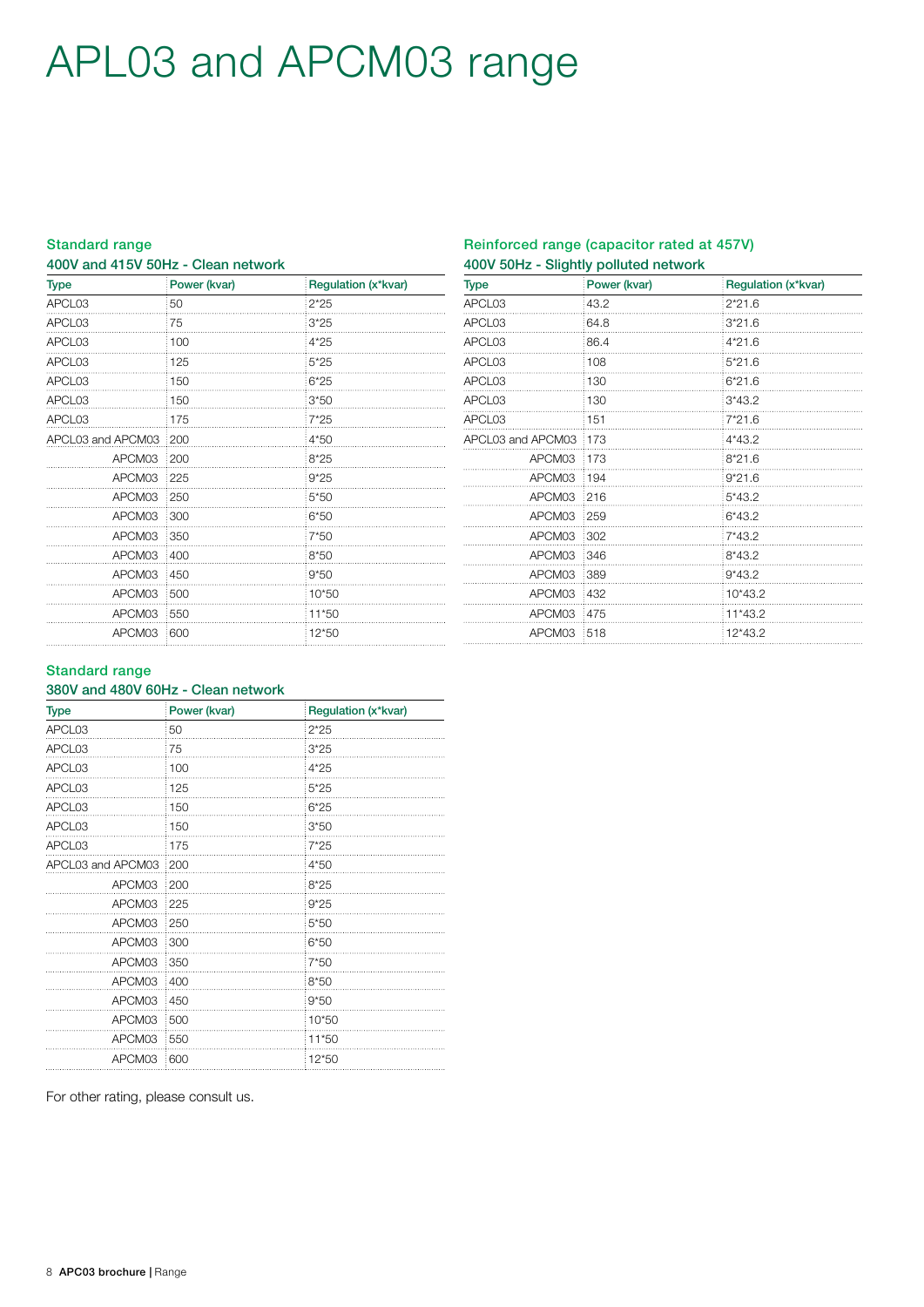### APCR03 range

#### De-tuned range 400V and 415V 50Hz - Polluted network

| 5.67% - 7% - 12.5% <sup>1</sup> reactors Power (kvar) |     | Regulation (x*kvar) |  |
|-------------------------------------------------------|-----|---------------------|--|
| APCR03 - Masters                                      | 100 | $4*25$              |  |
|                                                       | 125 | $5*25$              |  |
|                                                       | 150 | $6*25$              |  |
|                                                       | 150 | $3*50$              |  |
|                                                       | 175 | $7*25$              |  |
|                                                       | 200 | $8*25$              |  |
|                                                       | 200 | $4*50$              |  |
|                                                       | 225 | $9*25$              |  |
|                                                       | 250 | $5*50$              |  |
|                                                       | 300 | $6*50$              |  |
| APCR03 - Slaves                                       | 200 | $4*50$              |  |
|                                                       | 250 | $5*50$              |  |
|                                                       | 300 | $6*50$              |  |

| $6\% - 12.5\%$ <sup>2</sup> reactors | Power (kvar) | Regulation (x*kvar) |
|--------------------------------------|--------------|---------------------|
| APCR03 - Masters                     | 100          | $4*25$              |
|                                      | 125          | $5*25$              |
|                                      | 150          | $6*25$              |
|                                      | 150          | $3*50$              |
|                                      | 175          | $7*25$              |
|                                      | 200          | $8*25$              |
|                                      | 200          | $4*50$              |
|                                      | 225          | $9*25$              |
|                                      | 250          | $5*50$              |
|                                      | 300          | $6*50$              |
| APCR03 - Slaves                      | 200          | 4*50                |
|                                      | 250          | $5*50$              |
|                                      | 300          | $6*50$              |
|                                      |              |                     |

1 At 415V with 12.5% reactor, output power has to be derated by 7.5% (e.g.: max power is 300 x 92,5% = 278 kvar).

2 At 480V with 12.5% reactor, output power has to be derated by 33% (e.g.: max power is 300 x 66% = 200 kvar).

For other rating, please consult us.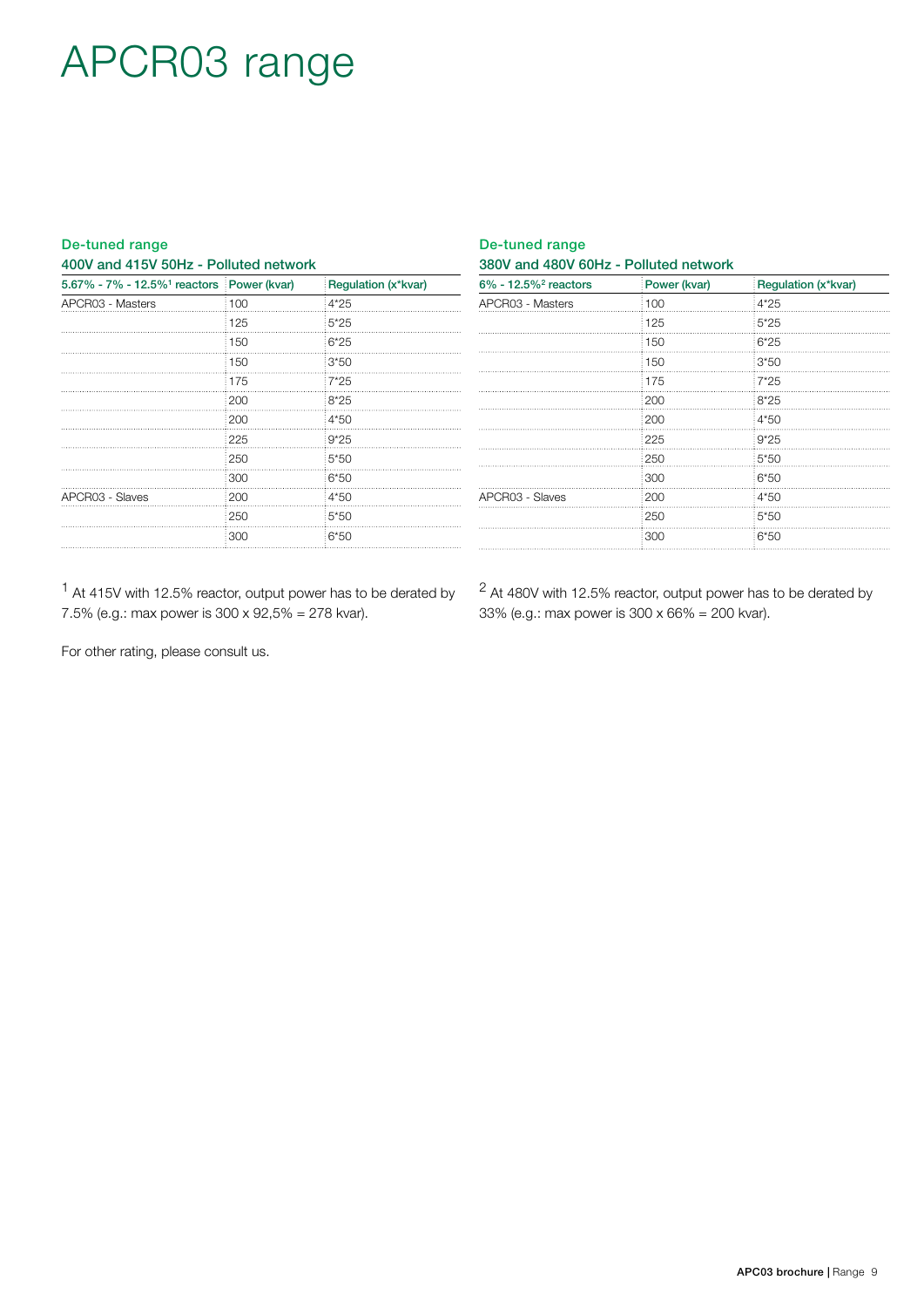# Technical specifications

| Voltage range                  | 400V and 415V at 50Hz                                                                                                                       |  |  |
|--------------------------------|---------------------------------------------------------------------------------------------------------------------------------------------|--|--|
|                                | 380V and 480V at 60Hz                                                                                                                       |  |  |
|                                | For other voltages, please consult us                                                                                                       |  |  |
| Working ambient temperature    | -5°C (23°F)/+40°C (104°F) according to EN 61921                                                                                             |  |  |
| <b>Installation</b>            | APCL03: wall mounting, bottom cable entry<br>APCM03 and APCR03 cubicles: free floor standing, bottom cable entry (top cable entry optional) |  |  |
|                                |                                                                                                                                             |  |  |
| <b>Connection</b>              | Three-phase, balanced network                                                                                                               |  |  |
| <b>Protection</b>              | APCM03 and APCR03: IP23 (closed door)                                                                                                       |  |  |
|                                | - APCL03: IP21 (closed door)                                                                                                                |  |  |
|                                | - Protected against direct and accidental contact (open door).                                                                              |  |  |
| <b>Execution</b>               | Indoor                                                                                                                                      |  |  |
| Color                          | Beige RAL 7035                                                                                                                              |  |  |
| <b>Ventilation</b>             | Air forced cooling                                                                                                                          |  |  |
| Power factor setting           | From 0.7 inductive to 0.7 capacitive                                                                                                        |  |  |
| Starting current setting (C/k) | From 0.01A to 3A for the RVC controller                                                                                                     |  |  |
|                                | From 0.01A to 5A for the RVT controller (optional)                                                                                          |  |  |
| Operation                      | During operation, RVC (RVT) controller displays:                                                                                            |  |  |
|                                | - the number of active outputs                                                                                                              |  |  |
|                                | the inductive or capacitive power factor                                                                                                    |  |  |
|                                | - the alarm conditions; target cos $\varphi$ , over/undervoltage, THDV, overtemperature                                                     |  |  |
|                                | the demand for switching on/off a capacitor step                                                                                            |  |  |
| Losses at 400V 50 Hz           | Without reactors: less than 1.5 Watt/kvar                                                                                                   |  |  |
|                                | With reactors: less than 5.5 Watt/kvar                                                                                                      |  |  |
| Capacitors CLMD03 type         | Dry type self healing according to IEC 60831-1&2                                                                                            |  |  |
|                                | Dielectric: 2.15 Un between terminals during 10 sec at rated frequency                                                                      |  |  |
|                                | Acceptable overvoltage: +10% max. intermittently                                                                                            |  |  |
|                                | Acceptable overcurrent: +30% permanently                                                                                                    |  |  |
|                                | Temperature range: -25°C (-13°F)/ class D according to IEC 60831-1&2                                                                        |  |  |
| Reactors (APCR03 only)         | Dry type resin embedded according to IEC 289, IEC 76                                                                                        |  |  |
|                                | Maximum harmonic pollution: 8% THDV with specific spectrum                                                                                  |  |  |
| <b>Standards</b>               | EN 61921                                                                                                                                    |  |  |
|                                | CE marked                                                                                                                                   |  |  |
| <b>Options</b>                 | <b>RVT</b> controller                                                                                                                       |  |  |
|                                | Top cable entry (for APCM03 and APCR03 only)                                                                                                |  |  |
|                                | Circuit breaker                                                                                                                             |  |  |
|                                | Temperature probe (with RVT only)                                                                                                           |  |  |
|                                | Auxiliary transformer                                                                                                                       |  |  |
|                                | Base frame: 100 or 200 mm                                                                                                                   |  |  |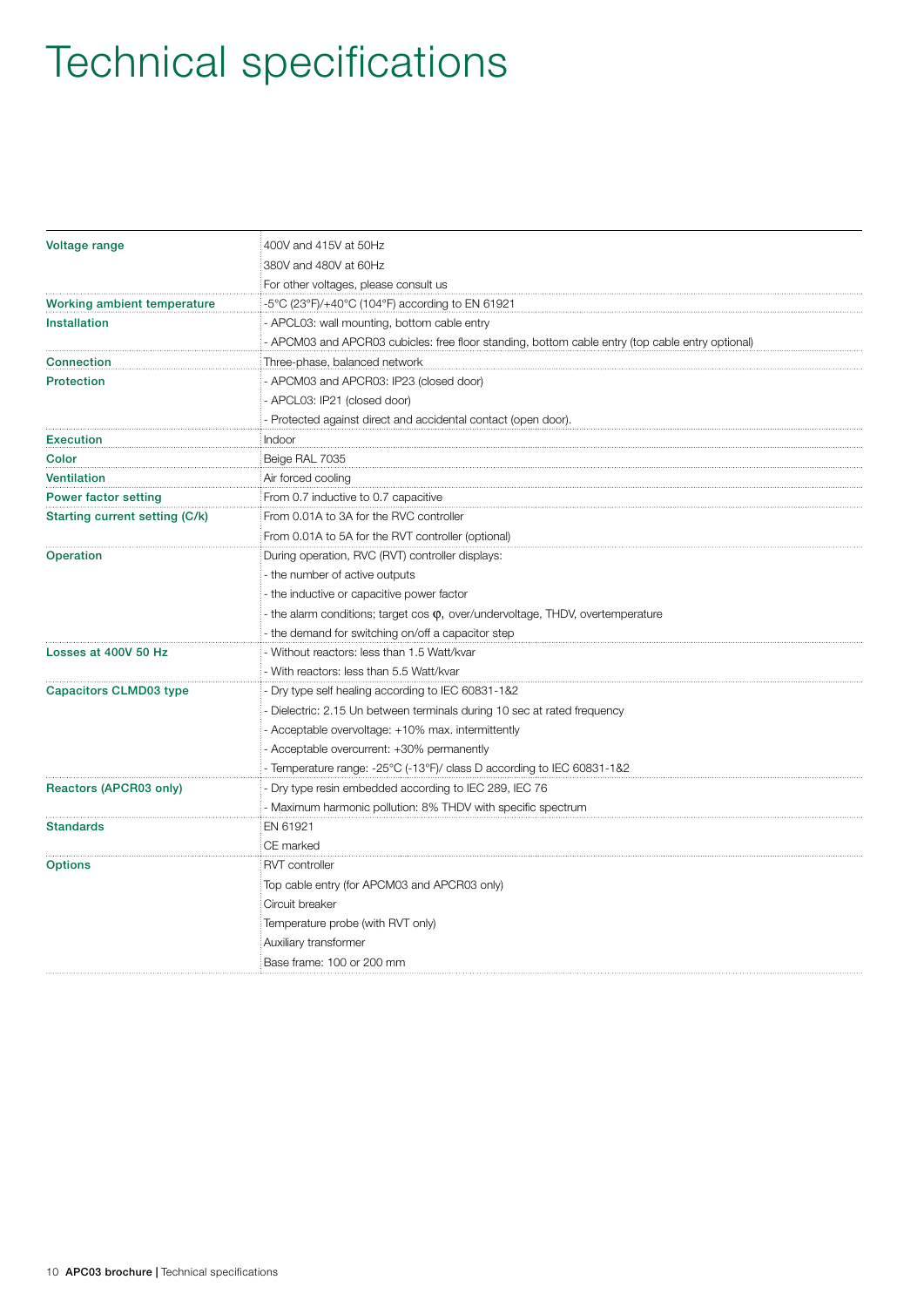# **Dimensions**

| <b>Type</b> | $H \, (mm)$ | W(mm) | D (mm) | Weight         |
|-------------|-------------|-------|--------|----------------|
| APCL03      | :600        | 1770  | :350   | Maximum 65 kg  |
| APCM03      | 12075       | 1600  | :600   | Maximum 280 kg |
| APCR03      | :2075       | : 600 | :600   | Maximum 465 kg |